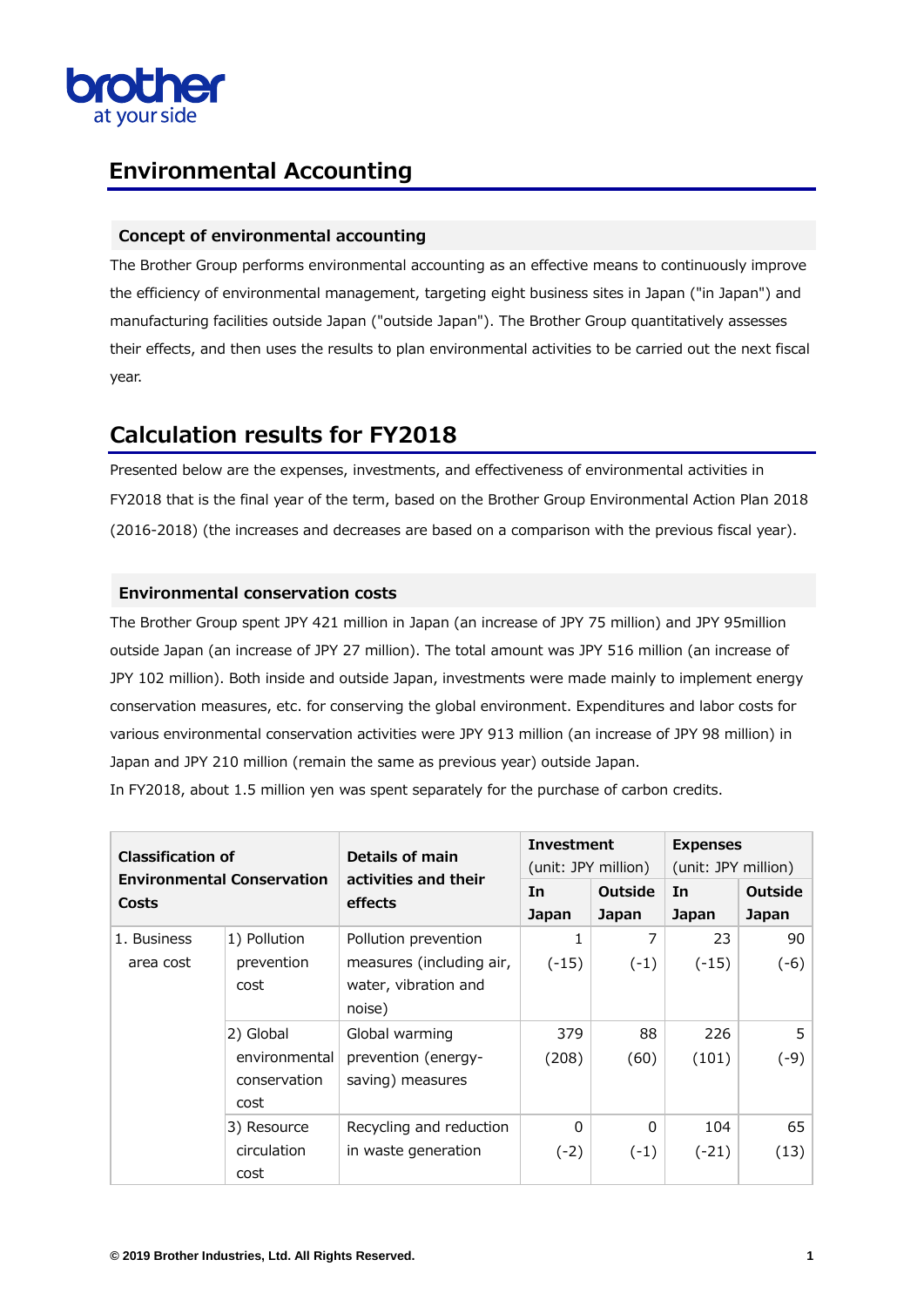

| 2. Upstream /<br>downstream<br>cost | Costs incurred<br>to reduce<br>environmental<br>impact when<br>procuring<br>parts and<br>materials and<br>after selling<br>products            | Green procurement<br>activities; collection and<br>recycling of used<br>products / consumables                                                                                                                                                                          | 0<br>$(-1)$    | $\Omega$<br>$(-31)$ | 88<br>(17)  | 0<br>(0)  |
|-------------------------------------|------------------------------------------------------------------------------------------------------------------------------------------------|-------------------------------------------------------------------------------------------------------------------------------------------------------------------------------------------------------------------------------------------------------------------------|----------------|---------------------|-------------|-----------|
| 3. Administration<br>cost           | Costs incurred<br>by activities<br>that<br>contribute<br>indirectly to<br>reducing the<br>environmental<br>impact of<br>business<br>operations | Establishment,<br>administration, and<br>maintenance of the ISO<br>14001 system;<br>environmental training<br>for employees;<br>disclosure of<br>environmental<br>information; greening<br>and cleanup of<br>manufacturing facilities<br>and their surrounding<br>areas | 34<br>$(-109)$ | 0<br>(0)            | 317<br>(11) | 33<br>(1) |
| 4. R&D cost                         | R&D costs for<br>reducing<br>environmental<br>impact                                                                                           | Development of eco-<br>conscious products and<br>technologies that help<br>mitigate climate change<br>such as energy<br>conservation and<br>resource conservation<br>designs;<br>implementation of<br>product environmental<br>assessments; design<br>improvement       | 7<br>$(-3)$    | 0<br>(0)            | 138<br>(3)  | 6<br>(0)  |
| 5. Social<br>activity cost          | Costs of<br>environmental<br>conservation<br>that is not<br>directly linked<br>with<br>corporate<br>activities                                 | Support for<br>environmental<br>conservation groups<br>and organizations;<br>support for<br>environmental activities<br>by local citizens;<br>information services                                                                                                      | 0<br>$(-3)$    | 0<br>(0)            | 15<br>(2)   | 11<br>(1) |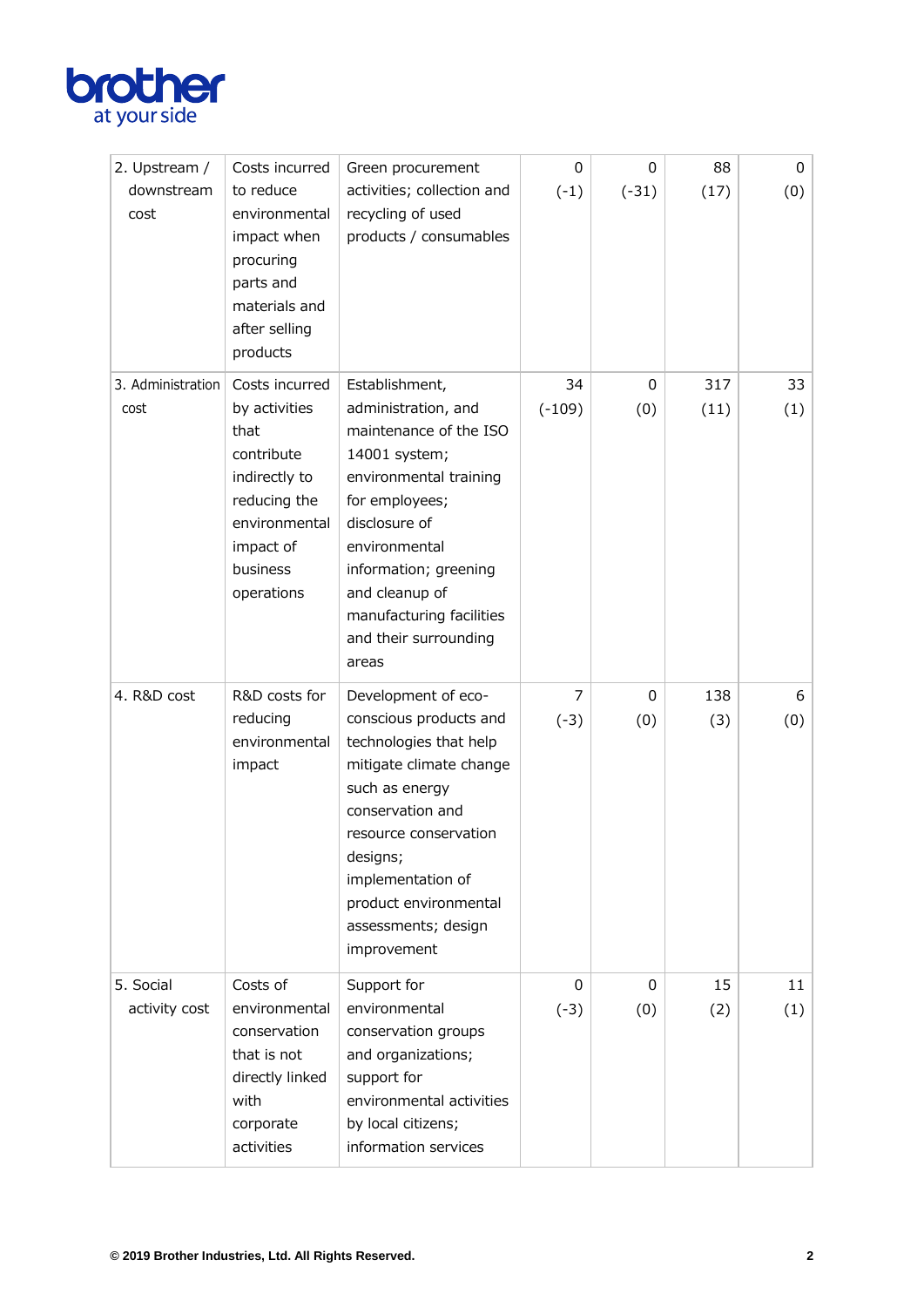

| 6. Cost to deal | Costs incurred  | Soil contamination | 0   | 0    |      | 0   |
|-----------------|-----------------|--------------------|-----|------|------|-----|
| with            | to restore the  | surveys; soil      | (0) | (0)  | (0)  | (0) |
| environment     | natural         | remediation        |     |      |      |     |
| al damage       | environment     |                    |     |      |      |     |
|                 | (including soil |                    |     |      |      |     |
|                 | remediation)    |                    |     |      |      |     |
|                 |                 | 421                | 95  | 913  | 210  |     |
| Total           |                 |                    |     | (27) | (98) | (0) |

Figures in parentheses show increases/decreases in the amount from the previous fiscal year.

#### **Environmental conservation effects**

Energy input decreased 4.8% in Japan, and increased 2.1% outside Japan.

Water consumption increased 4.5% in Japan and decreased 17.0% outside Japan, resulting in an overall decrease of 14.7%. The decrease of outside Japan leads to a huge change due to production transfer and manufactured product changes.

The  $CO<sub>2</sub>$  emissions decreased by 7.3% in Japan and increased by 7.0% outside Japan. The total  $CO<sub>2</sub>$ emissions increased by 2.8%.

In FY2018, carbon credits for 1,500t were purchased separately to cover the increase in  $CO<sub>2</sub>$ emissions in Japan.

| conservation effects | <b>Content of environmental</b> |              | <b>Classification of index to measure</b><br>environmental conservation effects | In<br><b>Japan</b> | <b>Outside</b><br><b>Japan</b> |
|----------------------|---------------------------------|--------------|---------------------------------------------------------------------------------|--------------------|--------------------------------|
| <b>Effects</b>       | Effects related to              | Total        | (kL: converted into                                                             | 10,406             | 26,960                         |
| resulting            | resource input                  | energy       | crude oil quantity)                                                             | $(-523)$           | (552)                          |
| from                 | into business                   | input        |                                                                                 |                    |                                |
| business             | operations                      | Water input  | m <sup>3</sup>                                                                  | 92,265             | 597,718                        |
| area cost            |                                 |              |                                                                                 | (3,943)            | $(-122, 699)$                  |
|                      | Effects related to              | Release into | $CO2$ (t-CO <sub>2</sub> /year) * from                                          | 21,426             | 59,649                         |
|                      | environmental                   | the          | energy use                                                                      | $(-1,685)$         | (3, 911)                       |
|                      | impact and                      | atmosphere   | Based on the emission factors of                                                |                    |                                |
|                      | waste released                  | from         | the international standards                                                     |                    |                                |
|                      | from business                   | energy use   | NO <sub>x</sub> (kg/year)                                                       | 2,316              | 4,967                          |
|                      | operations                      |              |                                                                                 | $(-88)$            | $(-573)$                       |
|                      |                                 |              | SO <sub>x</sub> (kg/year)                                                       | 11                 | 93                             |
|                      |                                 |              |                                                                                 | (0)                | $(-32)$                        |
|                      |                                 | Generation   | Generation of waste                                                             | 1,762              | 8,683                          |
|                      |                                 | of waste     |                                                                                 | $(-9)$             | (1, 511)                       |
|                      |                                 |              | Landfill waste (t)                                                              | $\Omega$           | 136                            |
|                      |                                 |              |                                                                                 | (0)                | (15)                           |

Figures in parentheses show increases/decreases in the amount from the previous fiscal year.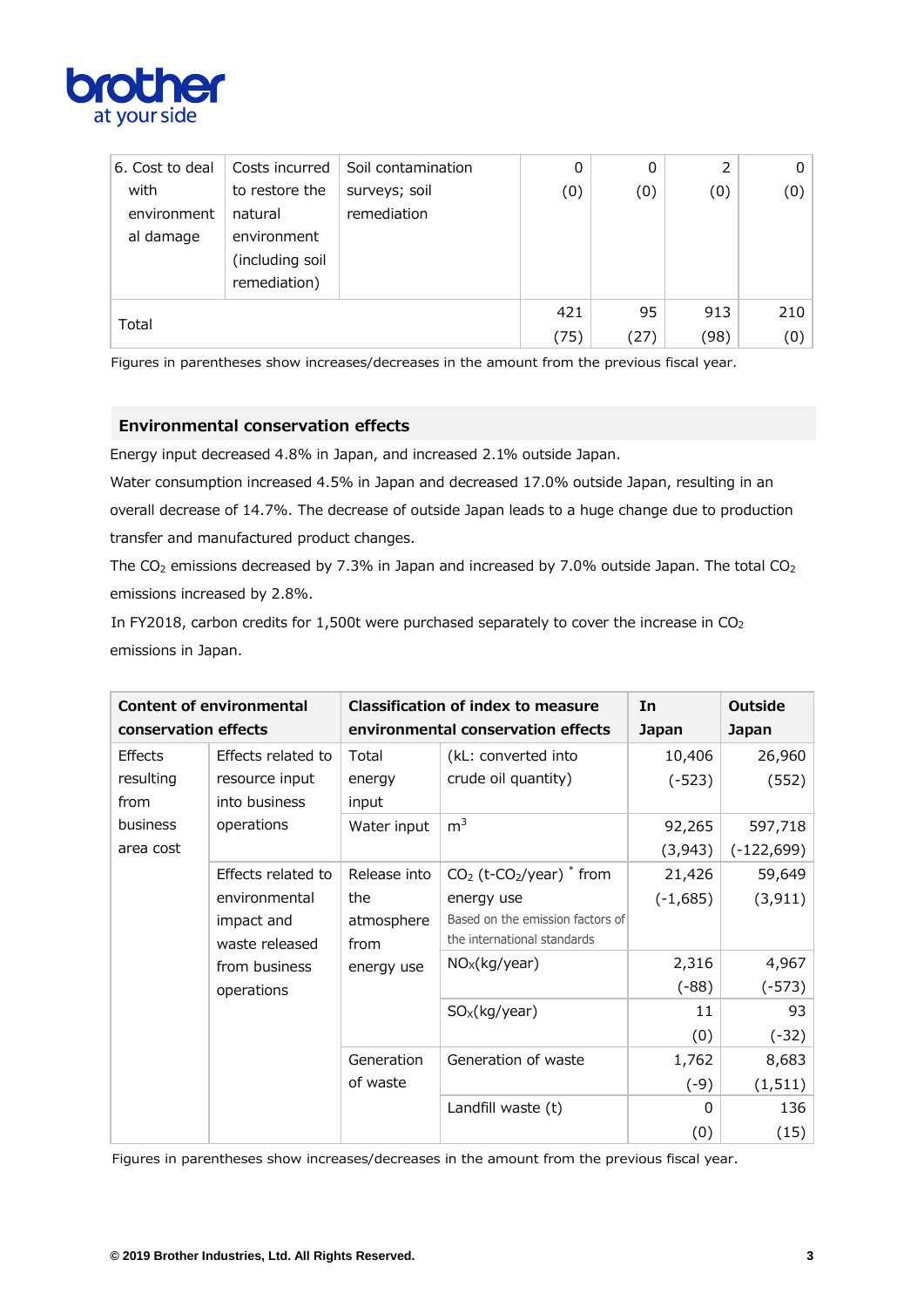

\*: Since FY2016 (April 1, 2016-March 31, 2017), the CO<sub>2</sub> emissions from energy use have been calculated based on the emission factors of the international standards. For electricity, emission factors of respective countries released by the International Energy Agency (IEA) are used. For fuel, emission factors of respective countries released by the GHG Protocol are used. The values calculated using the conventional emission factors are also indicated for reference. The values calculated based on the international standards have been increased by more than 40% compared to the conventional values.

## **Economic effects derived from environmental conservation measures\***

The main economic effects were reduction in waste treatment costs due to resource saving and recycling in Japan, and reduction in energy cost due to energy conservation measures and operating income from the recycling of waste outside Japan.

|           | <b>Content of economic effects</b>              | In Japan            | <b>Outside Japan</b> |
|-----------|-------------------------------------------------|---------------------|----------------------|
|           |                                                 | (unit: JPY million) | (unit: JPY million)  |
| Income    | Operating income from recycling of waste        | 4.8                 | 63.6                 |
|           | generated from main business operations         | $(-0.7)$            | (3.4)                |
| Cost      | Reduction in energy cost by energy saving       | 11.3                | 88.0                 |
| reduction |                                                 | $(-6.2)$            | (7.8)                |
|           | Reduction in waste treatment cost due to        | 35.7                | 106.2                |
|           | resource saving and recycling                   | (3.2)               | (87.1)               |
| Other     | Publicity effects, such as newspaper reporting, | 2.6                 | 0.3                  |
|           | calculated in terms of advertising expenses     | (1.8)               | (-0.1)               |
| Total     |                                                 | 54.4                | 258.1                |
|           |                                                 | (-1.9)              | (98.2)               |

Figures in parentheses show increases/decreases in the amount from the previous fiscal year.

\*: Economic effects derived from environmental conservation measures are those that can be calculated in monetary terms from among the effects derived from the environmental conservation activities. Effects that cannot be calculated based on solid grounds (i.e., assumed effects and accidental effects) are not calculated.

#### **Scope of aggregation**

8 domestic business facilities (Head Office, Mizuho Manufacturing Facility, Hoshizaki Manuacturing Facility, Minato Manufacturing Facility,\*1 Momozono Manufacturing Facility, Kariya Manufacturing Facility, Research & Development Center, Logistics Center\*1 Brother Industries (U.K.) Ltd., Brother Industries (Slovakia) s.r.o., Taiwan Brother Industries, Ltd., Zhuhai Brother Industries, Co., Ltd., Brother Machinery Xian Co., Ltd., Brother Technology (Shenzhen) Ltd.,\*3 Brother Industries (Vietnam) Ltd., Brother Industries Saigon, Ltd., Brother Machinery Vietnam Co., Ltd., Brother Industries (Philippines), Inc.

\*1: For Logistics Center, only "Environmental Conservation Effects" was aggregated.

\*2: Current Brother Industries (Shenzhen), Ltd.